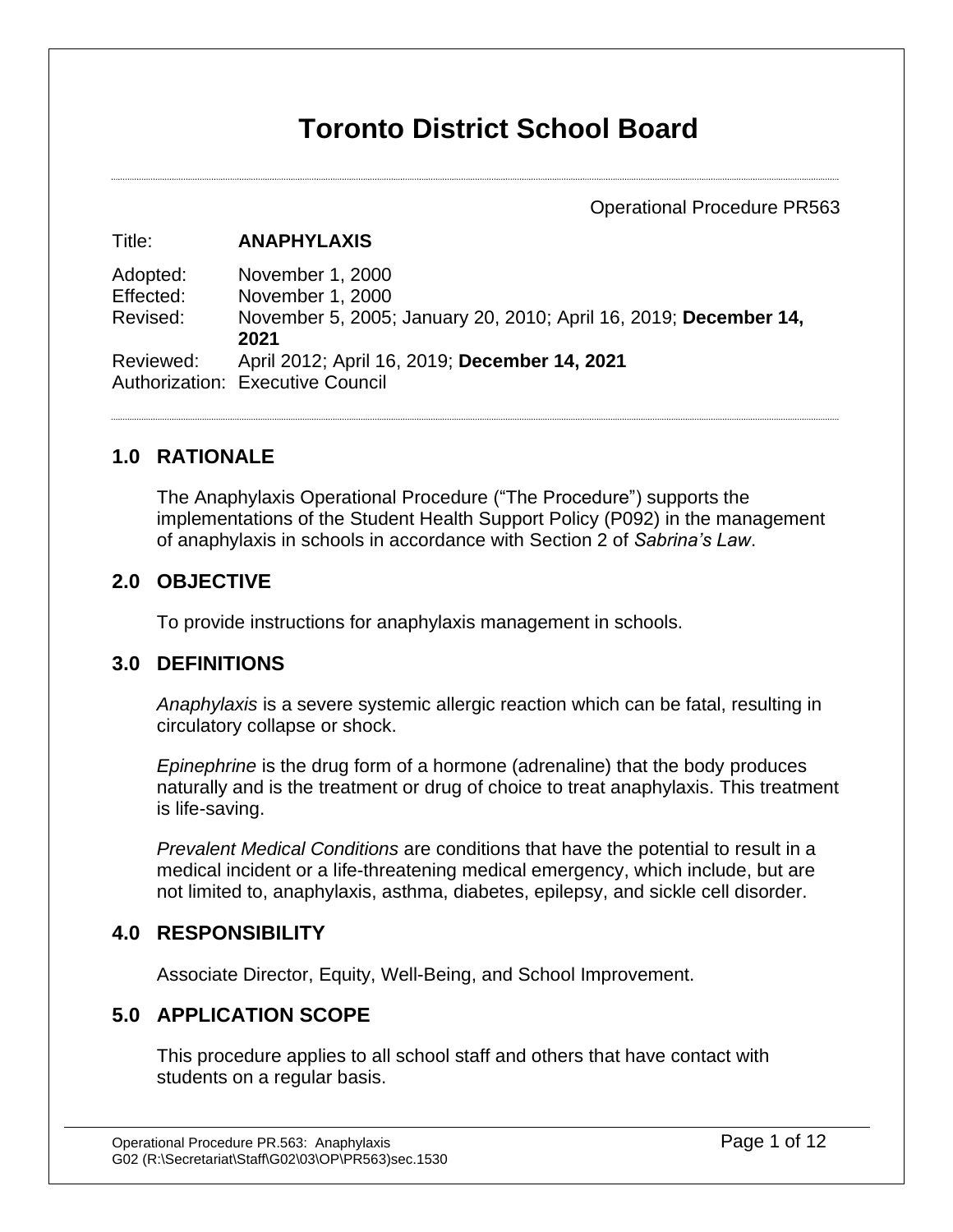### **6.0 PROCEDURES**

### 6.1. Creating an Allergen-Safe School/Learning Environment

Efforts will be made to control the school/learning environment in order to minimize the exposure of identified causative allergens/agents as part of a prevention plan, whenever possible. This must be a collaborative process involving parents/guardians, school staff, students and the community.

Despite efforts to reduce the risk of exposure to zero, the Board cannot ensure an allergen/agent-free school/learning environment. There is no legal responsibility in any jurisdiction to reduce the risk of exposure to zero.

#### 6.2. Special Consideration for Secondary Schools

Procedures must be developed that take into consideration the age, maturity and responsibility level of students with potential anaphylaxis. Young students may be at greatest risk of accidental exposure, but current statistics indicate that more deaths occur amongst teenagers and young adults. Students who have a history of both asthma and anaphylaxis may experience more severe reactions. Secondary students may possess the necessary level of maturity and responsibility to monitor their allergens. However, the three major reasons for secondary students to be at higher risk are:

- they need to navigate a larger and more complex school environment with less consistency of monitoring;
- they are more vulnerable to peer influences; and
- they may, at this stage of their development, deny their vulnerability.

Therefore, the need for vigilance in secondary settings and for secondary school age students should not be overlooked.

Secondary students with a risk of anaphylaxis should be responsible for carrying/having immediate access to an epinephrine or Allerject auto-injector device at all times.

#### 6.3. Effective Practices in Schools

Ensuring the safety of students with anaphylaxis in a school setting depends on the cooperation of the entire school community. To minimize risk of exposure, and to ensure rapid response to an emergency, parents, students and school personnel must all understand and fulfill their responsibilities.

School principals and school staff should:

(a) provide for the presentation of information on allergies and anaphylaxis through school assemblies and parent information;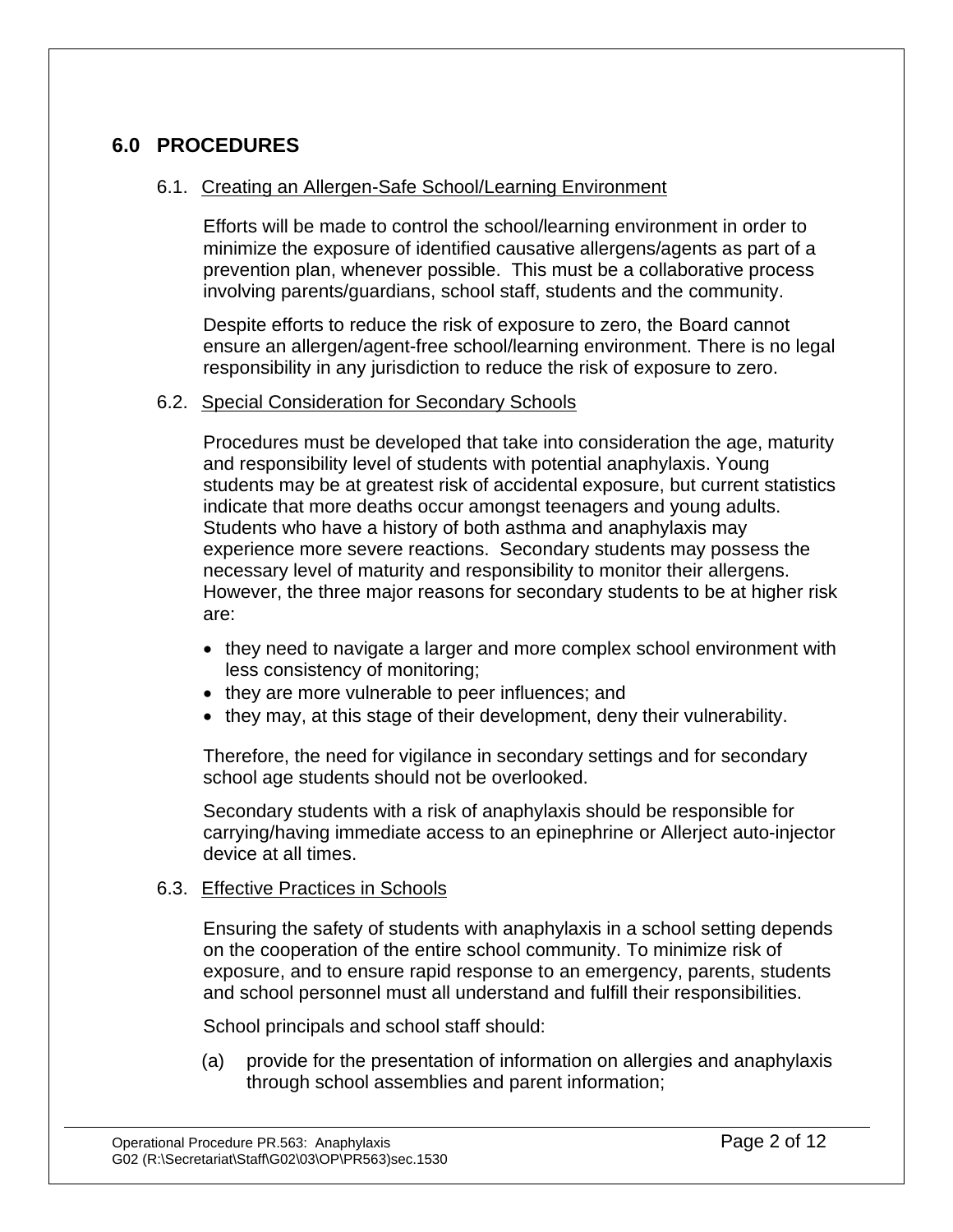- (b) allow for information of anaphylaxis to be presented throughout the curriculum;
- (c) ensure all staff including teachers, cafeteria staff, lunchroom supervisors, other staff and volunteers are aware of students with anaphylaxis and are included in anaphylaxis training;
- (d) promote staff, student and parent collaboration to help to prevent anaphylaxis.
- (e) promote hygienic practices associated with hands, surfaces, toys, equipment sharing and food; and
- (f) be aware that no person should be expected, during a reaction, to be fully responsible for self-administration of an epinephrine or Allerject auto-injector.

### 6.4. Roles and Responsibilities for Elementary and Secondary Schools

(a) School Principal

### *Operational Duties*

- (i) Reviews Operational Procedure PR.563 SCH: Anaphylaxis, with entire staff each year in September and throughout the school year when required.
- (ii) Obtains a back-up epinephrine or Allerject auto-injector for emergency use in the school.
- (iii) Requests the school community consult with the school or teacher before sending in food to a classroom where there are food-allergic students
- (iv) Notifies cafeteria staff, lunchroom supervisors, other staff and volunteers of the individual student plan.
- (v) Ensures that all occasional teachers review the individual plans for students in their assigned classroom.
- (vi) Ensures that the student is transported to a hospital or emergency medical facility following the administration of epinephrine. Give used device to the EMS and provide the time of administration. It is suggested that the backup epinephrine or Allerject auto-injector should accompany the student.
- (vii) Designates a staff person is to accompany the student to the hospital.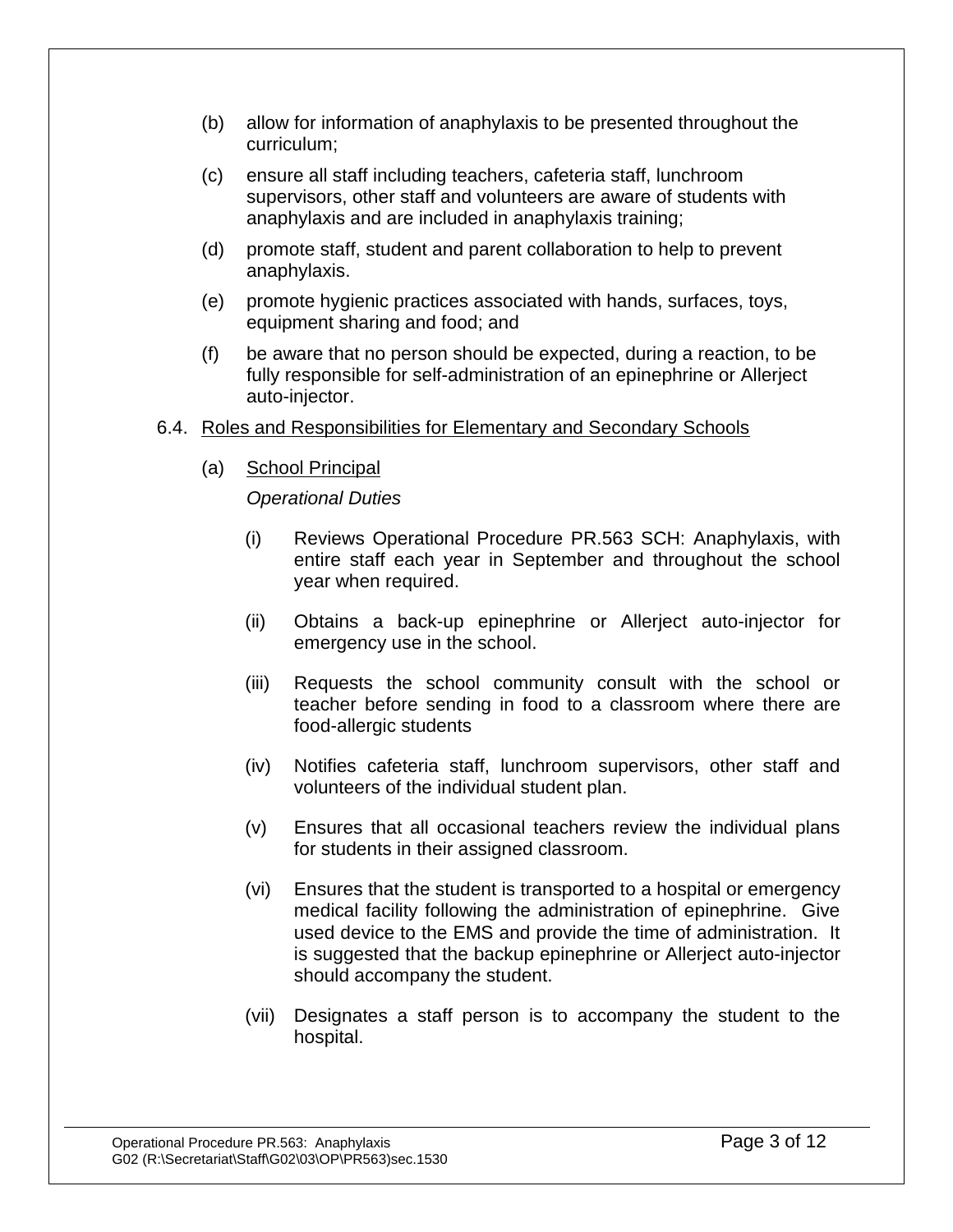- (viii) Consent and Parental Involvement
- (ix) Ensures that upon registration, parents, guardians, caregiver and students are asked to supply information on life-threatening allergies and any other prevalent medical conditions.
- (x) Obtains informed consent from parent/guardian/student prior to displaying and sharing emergency intervention practices information with staff and other approved individuals related to the student's prevalent medical condition. This information is to be posted in a non-public area of the school (e.g. staff room and/or school office in a sealed non-descriptive envelope, etc.) in accordance with applicable privacy legislation.
- (xi) Obtains consent to administer medication and complete Form 536A, Administration of Prescribed Medication and Form 536B, Management of Emergency Medical Concerns.
- (xii) Convenes a meeting with parents and/or guardians, student at risk for anaphylaxis, and appropriate school staff, to gather medical information related to the condition including: identified allergen(s), severity of allergy, past incidents of anaphylactic reactions, and other health considerations such as asthma etc.
- (xiii) Works closely with the parents/guardians and student with anaphylaxis to provide ongoing support.
- (xiv) Ensures parent/guardian provide an epinephrine or Allerject autoinjector to designated person as soon as possible. Parents are encouraged:
	- to provide two single-dose epinephrine auto-injectors or one dual-dose epinephrine auto-injector; OR to provide a single dose of (0.15mg) Allerject auto-injector or a larger single dose of (0.30mg) for individuals weighing over 30kg (66 pounds).
	- Requests parent to provide a carrier for transporting an epinephrine or Allerject auto-injector with the student and in addition suggest a Medic Alert® identification.
	- Requests an ingredient list for any food or craft material provided by parents or community members at a schoolplanned event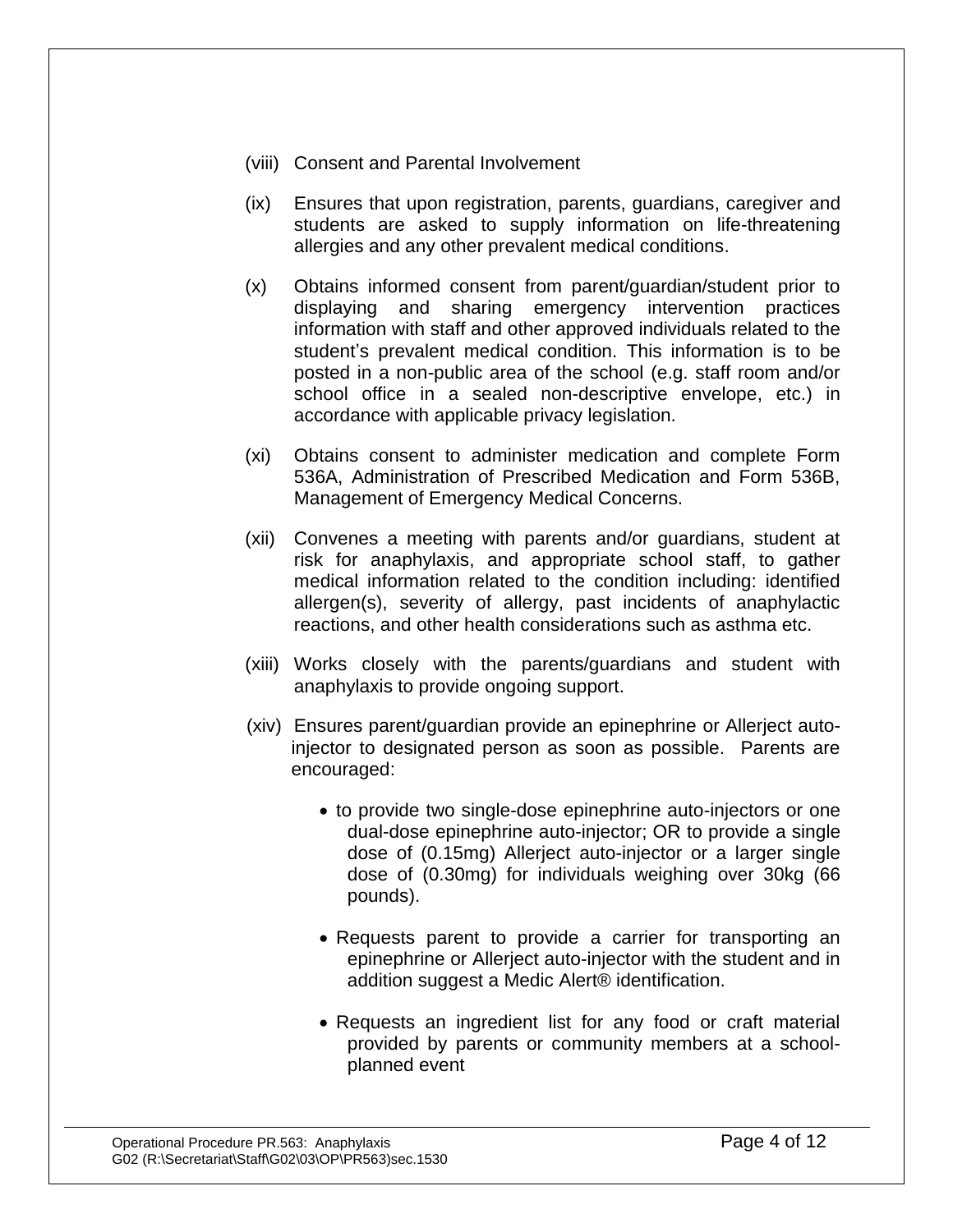### *Documentation*

- (i) Develops and maintains a file for each student including but not limited to:
	- current management and treatment;
	- a copy of any prescriptions and instructions from the student's physician or nurse;
	- a current emergency contact list; and
	- develops an individual plan for each student. (Form 536B)
- (ii) Develops a communication plan for the dissemination of information on life-threatening allergies to parents/guardians, students, employees and volunteers. Reviews this plan annually and updates as appropriate.
- (iii) Develops and maintains a prevention and management plan that is consistent with this document.
- (iv) Ensures that Form 536B, Management of Emergency Medical Concerns, is posted in a non-public area of (i.e. staff room and/or school office, classroom etc.) and the Teacher's Day Book.
- (v) Ensures that the cafeteria staff keeps a copy of the Management of Emergency Medical Concerns (Form 536B) in the food preparation area where staff can review it discretely while respecting the privacy and confidentiality of the student with food allergies.

### *Training*

(vi) Confirms that training on dealing with life threatening allergies has been provided for all employees and others who are in direct contact with students on a regular basis.

#### (b) Teachers and Classroom Support Staff

#### *Preparation*

- (i) Reviews and maintains Form 536B, Management of Emergency Medical Concerns, in the Teacher's Day Book and is posted in a non-public area of the classroom according to the individual plan.
- (ii) Reviews emergency response protocol and regularly reviews the administration of auto-injectors.
- (iii) Leaves information in an organized, prominent and accessible format for occasional teachers.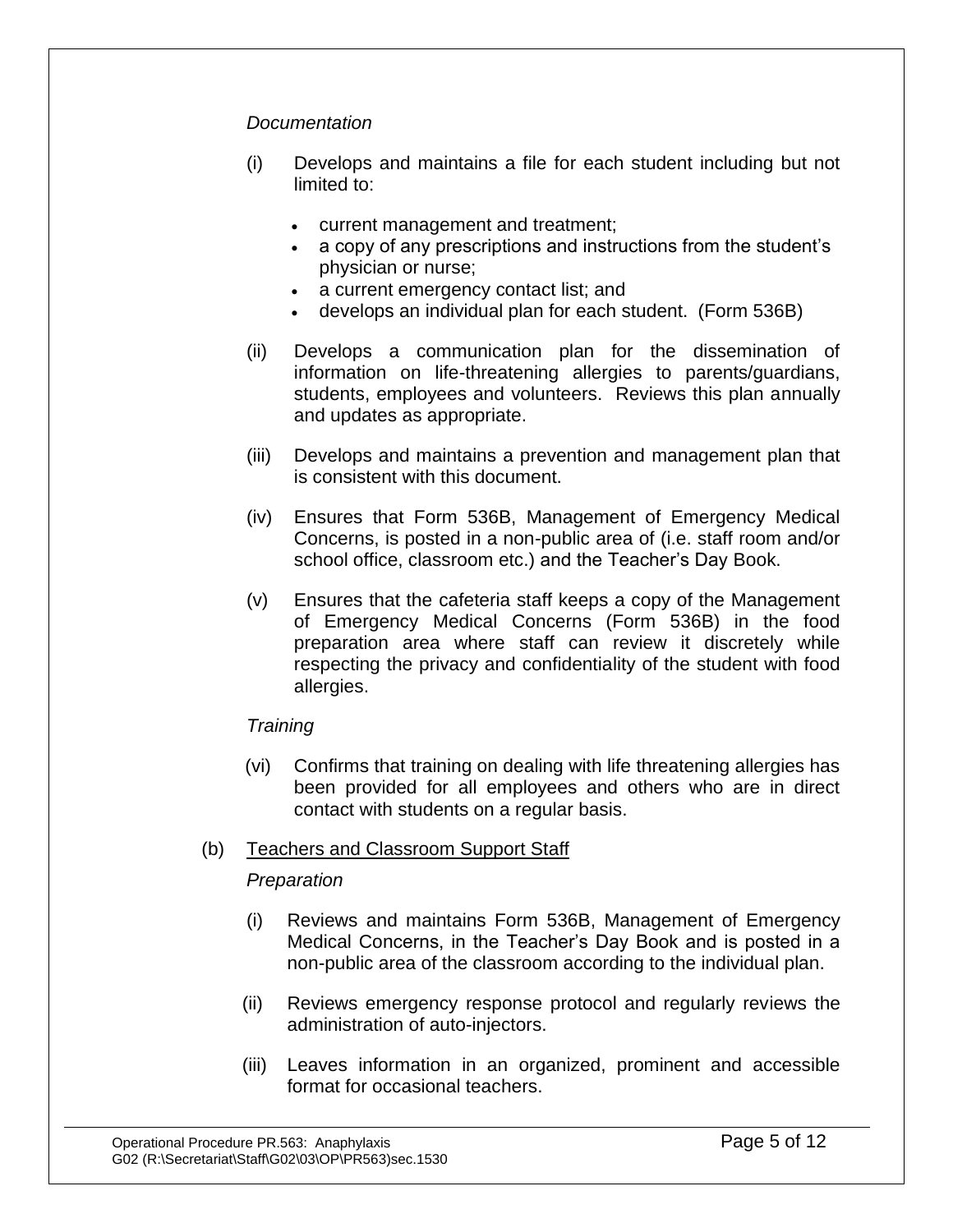- (iv) Avoids using causative allergens in crafts.
- (v) Ensures that the individual student emergency response plan is adhered to during school-sanctioned excursions and that it is readily accessible to other individuals as required.

#### *Work with Students*

- (i) Discusses allergen awareness with the class, in age-appropriate terms.
- (ii) Encourages students with anaphylaxis to eat only what he/she brings from home.
- (iii) Encourages students not to share lunches or trade snacks and avoid isolating the allergic student during lunch or snack time whenever possible.
- (iv) Reinforces with all students the importance of proper hygiene and effective hand washing.
- (v) Enforces school rules about bullying and threats related to allergens.
- (vi) Requests an ingredient list for any food or craft material provided by parents or community members at a school-planned event.
- (c) Parent(s)/Guardian(s) of a Student with Anaphylaxis
	- (i) Informs the school of their child's allergies and completes Form 536A, Administration of Prescribed Medication, Form 536B, Management of Emergency Medical Concerns and Form 536C, Student Medical Alert.
	- (ii) Provides the principal with up-to-date information and any change to diagnoses and the medications that the child is taking.
	- (iii) Provide an epinephrine or Allerject auto-injector to designated person as soon as possible. One single-dose is essential, however, two single-dose epinephrine auto-injectors or one dualdose epinephrine auto-injector is highly recommended. For Allerject auto-injectors, a single dose of (0.15mg) Allerject autoinjector or a single larger dose of (0.30mg) for individuals weighing over 30kg (66 pounds) is to be provided. Related devices and auto-injectors must be clearly labeled with student's name.
	- (iv) Provides a safe means to carry epinephrine or Allerject autoinjector and additionally suggest that they provide MedicAlert® identification.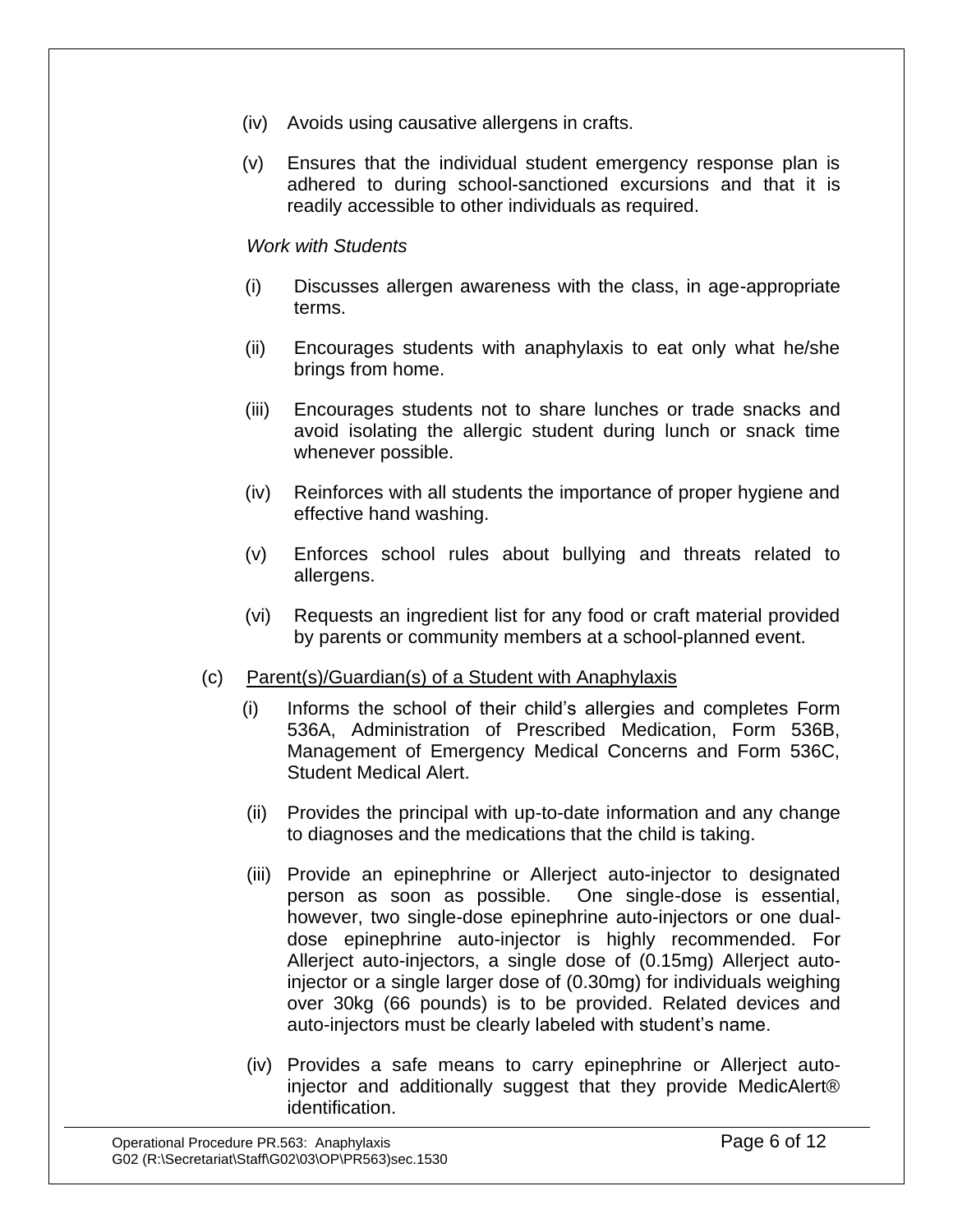- (v) Provides their child with allergen-appropriate foods.
- (vi) Encourages their child to be allergen-aware and self-protecting.
- (d) All Parent(s)/Guardian(s) within the School Community
	- (i) Support a safe and caring school environment for all members of the school community.
	- (ii) Respond co-operatively to requests from the school to reduce the risk of causative allergens in the school environment.
	- (iii) Are encouraged to participate in parent information sessions.
	- (iv) Encourage their children to respect students with anaphylaxis and school prevention and management plan.
- (e) Students with Anaphylaxis
	- (i) Has an age appropriate understanding of his/her allergy and its triggers and symptoms.
	- (ii) Learns how to inform others of the allergy and its consequences. Assumes responsibility, where appropriate, for allergen avoidance.
	- (iii) Complies with taking prescribed medication.
	- (iv) Promptly informs an adult as soon as accidental exposure occurs or symptoms appear.
	- (v) Responsible for carrying/having immediate access to an epinephrine or Allerject auto-injector device at all times.
	- (vi) Practices proper hygiene and effective hand washing.
- (f) Public Health/Nurse

Provides consultation to school administration and staff regarding the school's anaphylaxis plan.

### **7.0 EVALUATION**

This procedure will be reviewed as required, but at a minimum every four (4) years after the effective date.

### **8.0 APPENDICES**

Appendix A: What is Anaphylaxis? Appendix B: Supplementary Materials Appendix C: Communication – Sabrina's Law Appendix D: Anaphylaxis Emergency Plan (new)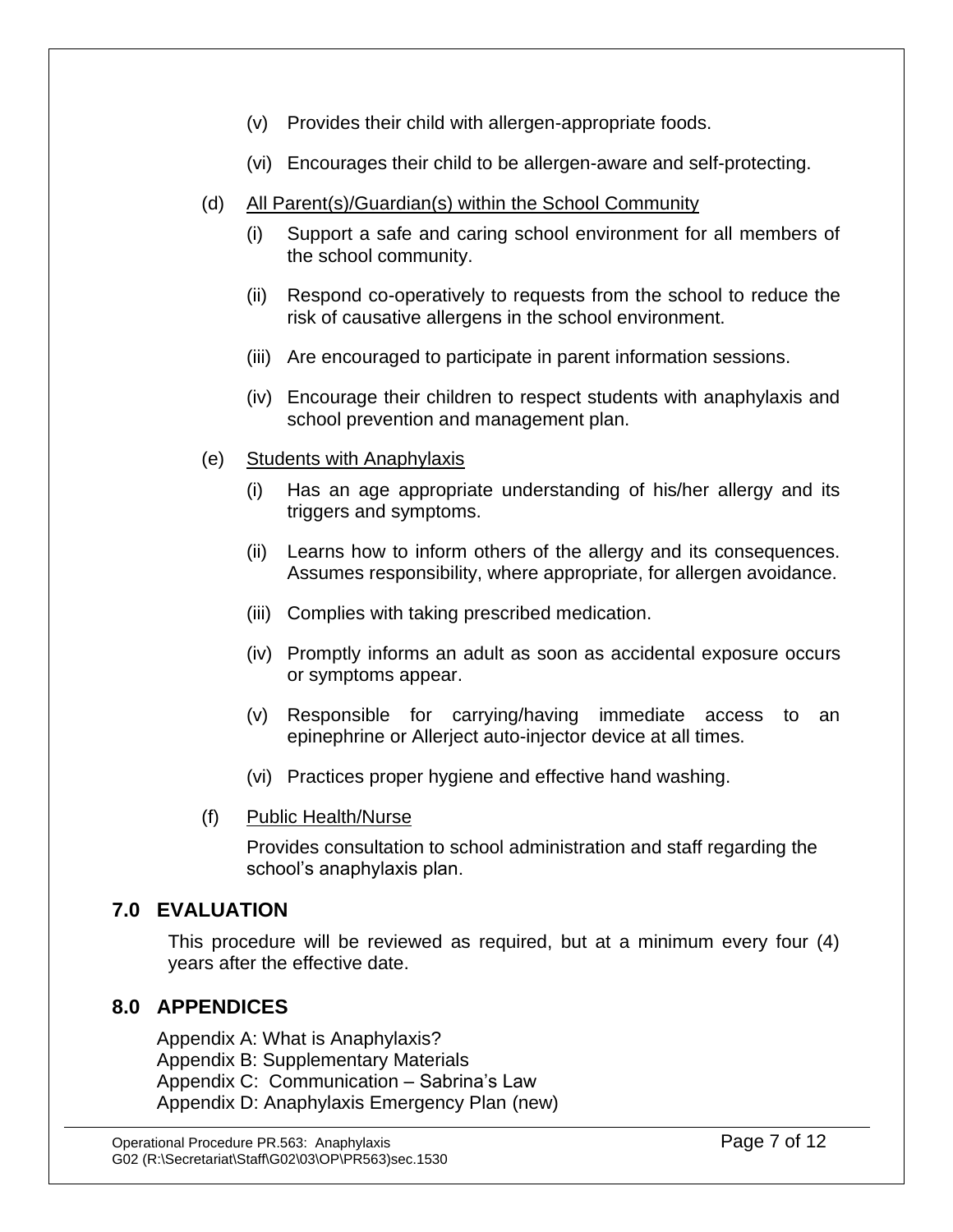### **9.0 REFERENCE DOCUMENTS**

### **Policies**

• Student Health Support Policy (P091)

### Forms:

- 536A: Administration of Prescribed Medication
- 536B: Management of Emergency Medical Concerns
- 536C: Student Medical Alert
- 563A: Sample Letters and Newsletters

### **Other Documents:**

• *Sabrina's Law*

### Other Resources

• Food Allergy Canada (416-785-5666 : [www.foodallergycanada.ca\)](http://www.foodallergycanada.ca/)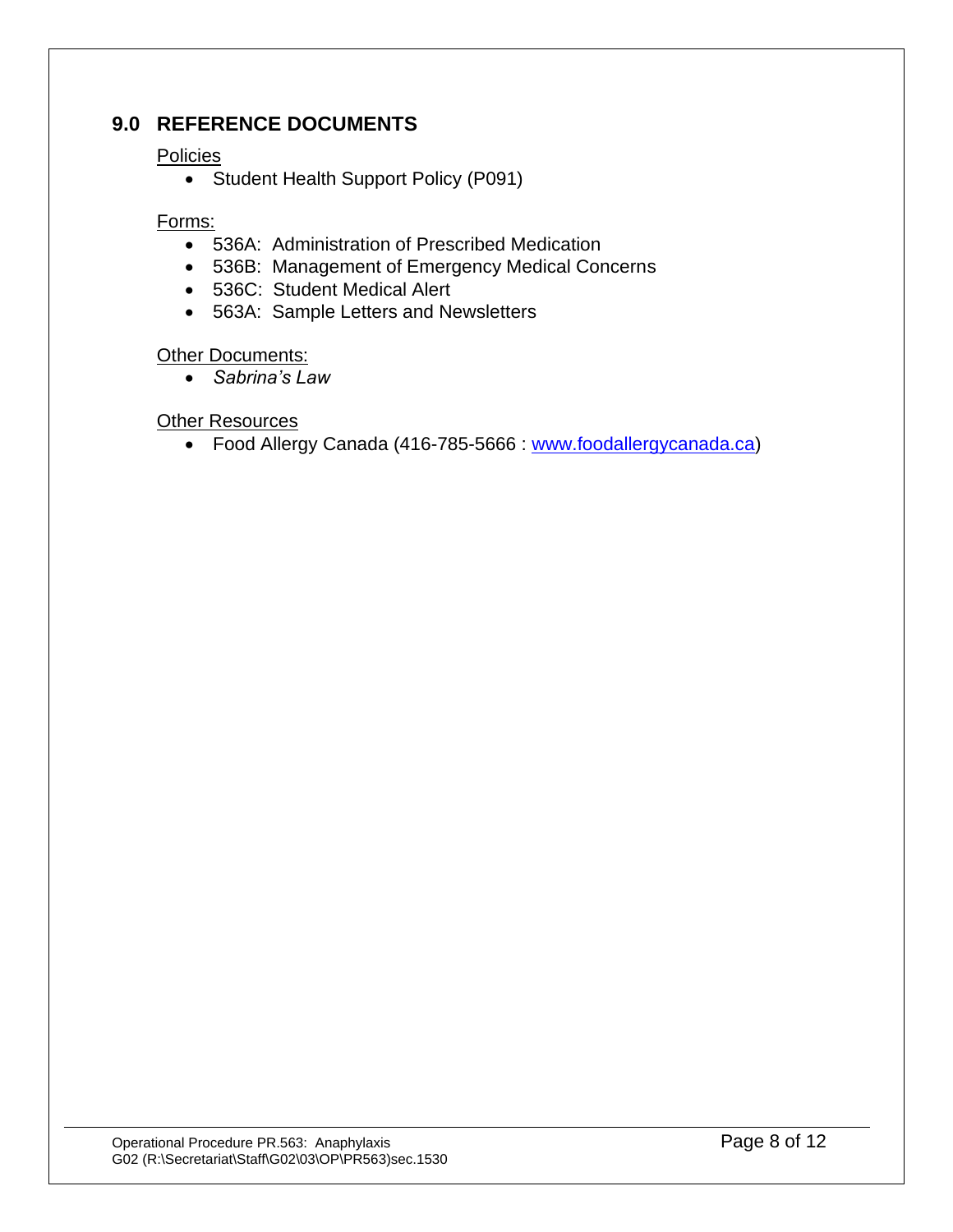### What is Anaphylaxis?

Anaphylaxis (pronounced anna-fill-axis) is a serious allergic reaction that is rapid in onset and may cause death. An allergen is a substance capable of causing an allergic reaction. Upon first exposure, the immune system treats the allergen as something to be rejected and not tolerated. This process is called sensitization. Re-exposure to the same allergen in the now-sensitized individual may result in an allergic reaction which, in its most severe form, is called anaphylaxis.

*Sampson H. et al. Second Symposium on the Definition and Management of Anaphylaxis: Summary Report – Second National Institute of Allergy and Infectious Disease/Food Allergy and Anaphylaxis Network Symposium. Journal of Allergy and Clinical Immunology 2006: 117(2) 391-397.*

\*The information in the appendices is based on a consensus statement entitled Anaphylaxis in Schools & Other Setting: 2nd Edition 2009, Canadian Society of Allergy and Clinical Immunology.

#### Whom does it affect?

While the exact prevalence is unknown, it has been estimated that more than 600,000 or 2% of Canadians are at risk of anaphylaxis. Food allergy alone affects up to 6% of young children and up to 4% of adults. In any given Canadian school, approximately two children per 100 have an allergy to peanuts; however, peanuts should not be considered the only food allergen that can cause anaphylaxis.

#### Symptoms may include any of the following

Face: itchiness, redness, swelling of the face and tongue

Airway: coughing, trouble breathing, swallowing or speaking

Stomach: stomach pain, vomiting, diarrhea

Total Body: hives, rash, itchiness, swelling, weakness, paleness, sense of doom, loss of consciousness.

Breathing difficulties (the airway) and loss of consciousness are considered the most severe symptoms. Because of the unpredictability of reactions, early symptoms should never be ignored, especially if the person has suffered an anaphylactic reaction in the past.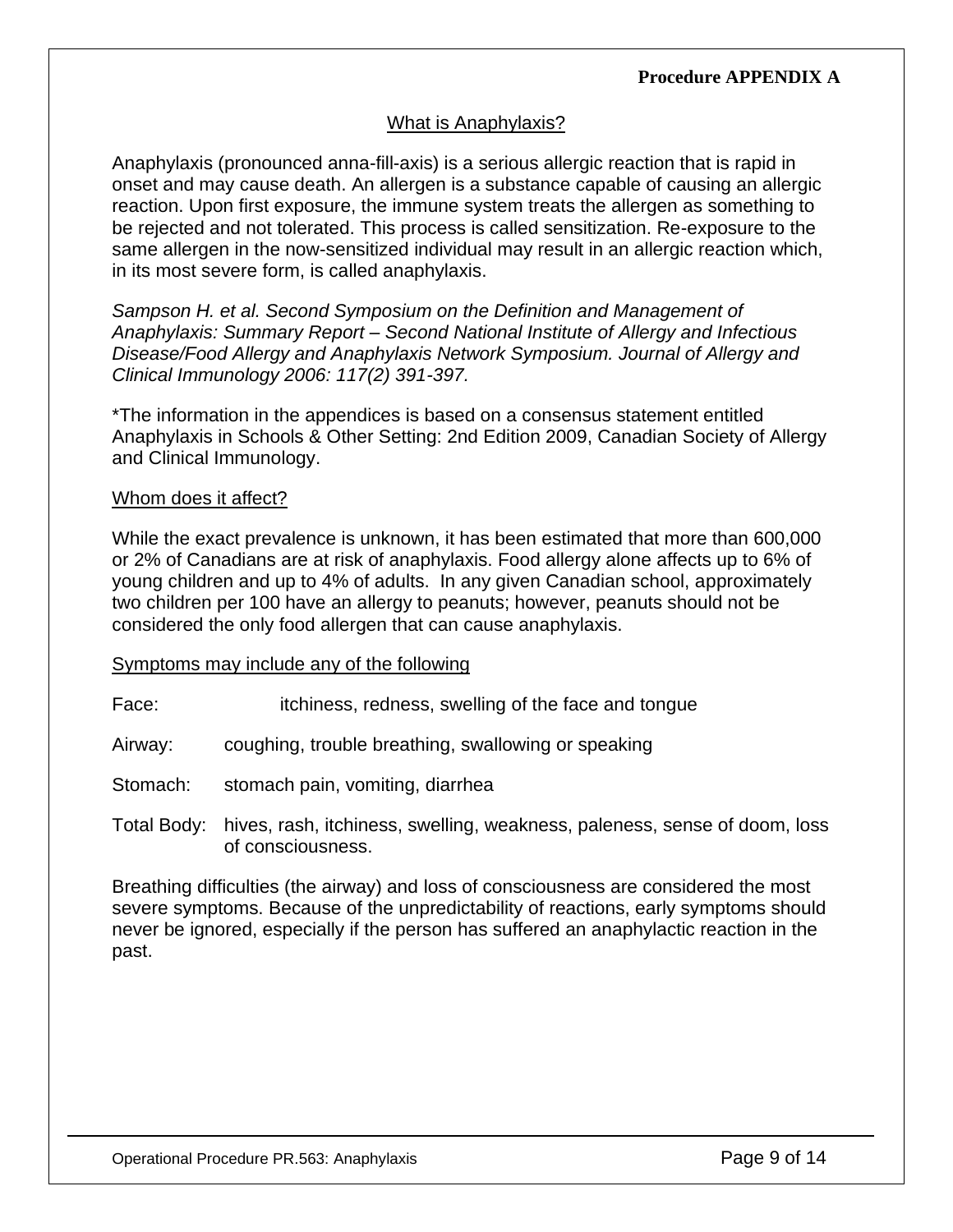#### **Procedure APPENDIX B**

#### Supplementary Material

### B.1 Websites:

Anaphylaxis: A Handbook for School Boards [www.cdnsba.org](http://www.cdnsba.org/)

Food Allergy Canada. Information as well as webcasts are available. [www.foodallergycanada.ca](http://www.foodallergycanada.ca/)

Canadian MedicAlert Foundation [www.medicalert.ca](http://www.medicalert.ca/)

Collaborative of five organizations working together to promote allergysafe communities. [www.allergysafecommunities.ca](http://www.allergysafecommunities.ca/) and [www.safe-4kids.ca/content/schools/schools.asp](http://www.safe-4kids.ca/content/schools/schools.asp)

Health Canada, Nine most common food allergens pamphlets [http://www.hc-sc.gc.ca/fn-an/secrit/allerg/allergen\\_con\\_info\\_e.html](http://www.hc-sc.gc.ca/fn-an/secrit/allerg/allergen_con_info_e.html) [www.ontla.on.ca/documents/Bills/38\\_Parliament/Session1/b003repe.htm](http://www.ontla.on.ca/documents/Bills/38_Parliament/Session1/b003repe.htm)

Information on Epinephrine or Allerject Auto-injectors: [www.epipen.ca](http://www.epipen.ca/) and [www.epipen.com;](http://www.epipen.com/) [www.twinject.ca;](http://www.twinject.ca/) https://foodallergycanada.ca/allerjectlaunch-faqs/

Ontario Ministry of Education. E-learning module for teachers and others in regular contact with pupils. Covers requirements to be incompliance with Sabrina's Law. Contains avoidance strategies, emergency procedures and online videos on administration of auto-injectors. [www.eworkshop.on.ca/allergies](http://www.eworkshop.on.ca/allergies)

#### B.2 Additional Resources for School Principals and Staff

Additional information and tools available are;

- Sabrina's Law: An Information Manual for TDSB Schools and Staff 2009
- Sabrina's Law: Presenter/Facilitator Notes for School Presentations on TDSBweb
- Managing Anaphylaxis in Our Schools, a PowerPoint, on TDSBweb
- Epinephrine Auto-injectors Purchase Information:
- [http://tdsbweb/\\_site/ViewItem.asp?siteid=61&menuid=4000&pageid](http://tdsbweb/_site/ViewItem.asp?siteid=61&menuid=4000&pageid=3331) [=3331](http://tdsbweb/_site/ViewItem.asp?siteid=61&menuid=4000&pageid=3331) (purchase epi-pen)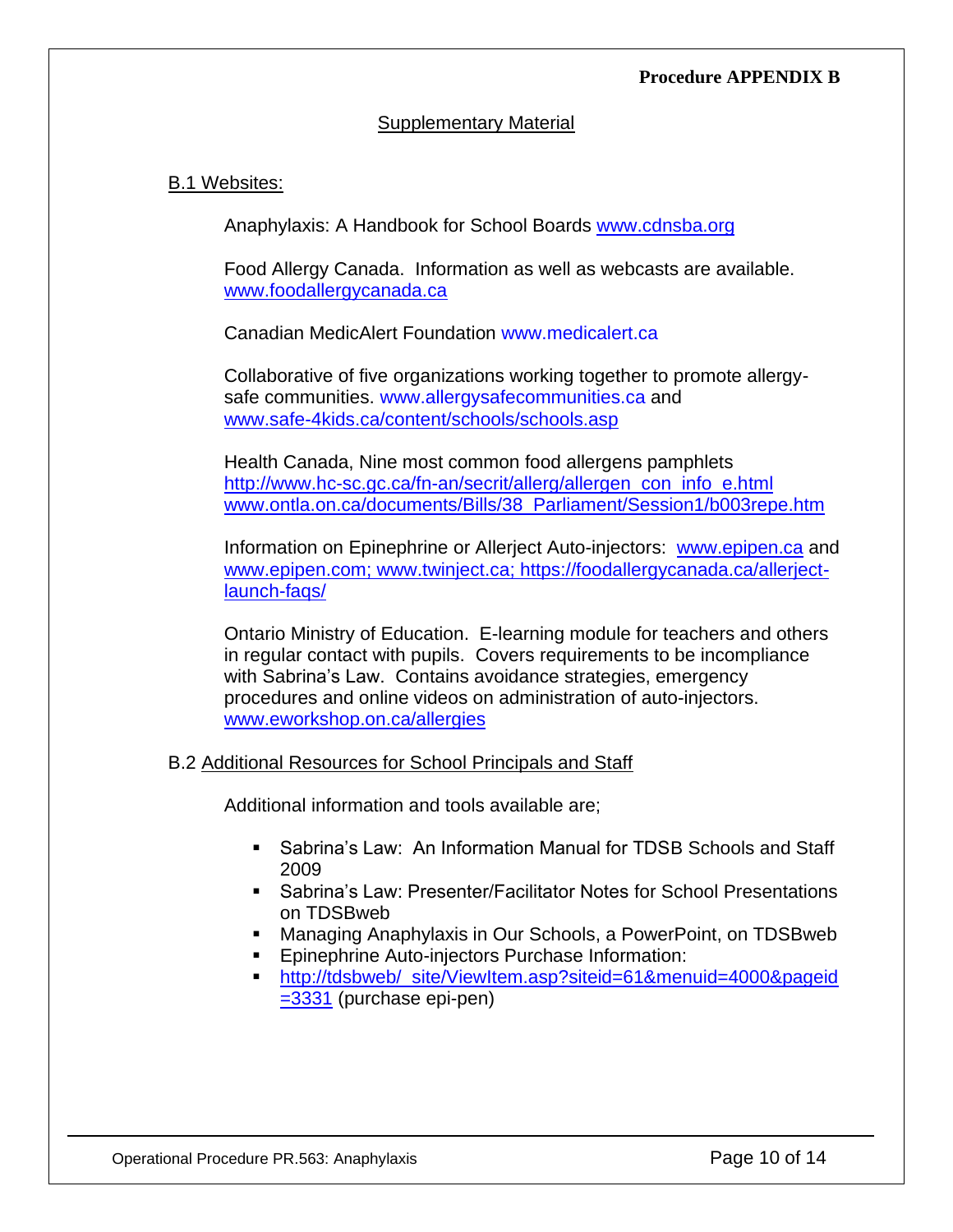### **Procedure APPENDIX C**

### Communication: Sabrina's Law

| <b>WHO</b>        | <b>WHAT</b>                                  | <b>WHEN</b>                     |
|-------------------|----------------------------------------------|---------------------------------|
| <b>Parents</b>    | <b>Newsletters</b>                           | Ongoing                         |
|                   | Personal interviews with school staff        | At registration and on request  |
|                   | <b>School Council</b>                        | At beginning of year and at     |
|                   |                                              | regular intervals               |
|                   | Letters from School Principal re:            | At regular intervals            |
|                   | Anaphylaxis                                  |                                 |
| <b>Students</b>   | <b>Student Planners</b>                      | Ongoing                         |
|                   | <b>Class Information</b>                     | Ongoing                         |
|                   | <b>Class Discussion</b>                      | Ongoing                         |
|                   | <b>Food Safety Discussions</b>               | Beginning of the year and at    |
|                   |                                              | regular intervals               |
| <b>Principals</b> | <b>New Principal Orientation</b>             | August annually                 |
|                   | <b>Annual Procedure Review with Staff</b>    | At beginning of the school year |
|                   | Principals' Website                          | Ongoing                         |
|                   | Direct Line Announcements for Training       | Twice a year                    |
|                   | <b>Posted Emergency Plans for Students</b>   | Ongoing                         |
| <b>Staff</b>      | <b>Staff Meetings</b>                        | At least once per year          |
|                   | Personal meetings as students are            | As required                     |
|                   | identified                                   |                                 |
|                   | Meetings and information for cafeteria staff | As required                     |
|                   | when students are identified                 |                                 |
|                   | <b>Posted Emergency Plans for Students</b>   | Ongoing                         |
| <b>Community</b>  | <b>Newsletters</b>                           | Ongoing                         |
|                   | On request                                   | Ongoing                         |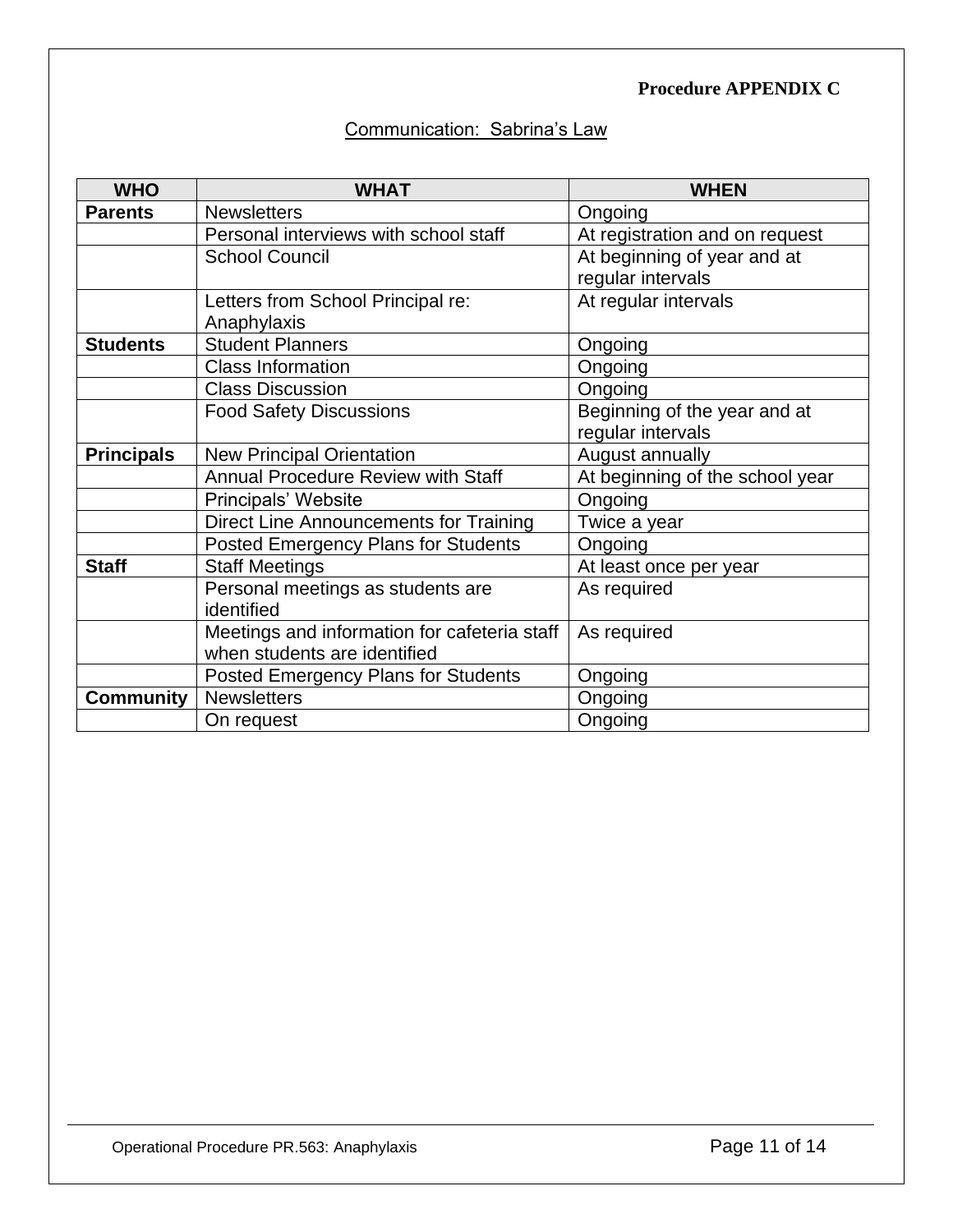### **Procedure APPENDIX D**

#### APPENDIX D

|  | <b>Anaphylaxis Emergency Plan:</b> |  |
|--|------------------------------------|--|
|  |                                    |  |

|                                               |                                                                                                                                                                                                                                         | This person has a potentially life-threatening allergy (anaphylaxis) to:    |                                                                                                                                                                              |                            |
|-----------------------------------------------|-----------------------------------------------------------------------------------------------------------------------------------------------------------------------------------------------------------------------------------------|-----------------------------------------------------------------------------|------------------------------------------------------------------------------------------------------------------------------------------------------------------------------|----------------------------|
|                                               | (Check the appropriate boxes.)                                                                                                                                                                                                          |                                                                             |                                                                                                                                                                              |                            |
|                                               | □ Peanut<br>reanut<br>Tree nuts<br>Fee                                                                                                                                                                                                  | $\Box$ Other:<br>$\Box$ Insect stings                                       |                                                                                                                                                                              |                            |
|                                               | Ŋ.<br>Egg                                                                                                                                                                                                                               | $\Box$ Latex                                                                |                                                                                                                                                                              |                            |
|                                               | Milk<br>$\Box$                                                                                                                                                                                                                          | Medication:                                                                 |                                                                                                                                                                              |                            |
|                                               |                                                                                                                                                                                                                                         |                                                                             | Food: The key to preventing an anaphylactic emergency is absolute avoidance of the                                                                                           |                            |
| PHOTO                                         |                                                                                                                                                                                                                                         |                                                                             | allergen. People with food allergies should not share food or eat unmarked / bulk foods                                                                                      |                            |
|                                               |                                                                                                                                                                                                                                         | or products with a "may contain" warning.                                   |                                                                                                                                                                              |                            |
|                                               |                                                                                                                                                                                                                                         |                                                                             |                                                                                                                                                                              |                            |
|                                               |                                                                                                                                                                                                                                         | <b>Dosage:</b> $\Box$ EpiPen <sup>®</sup> Jr 0.15 mg $\Box$ EpiPen® 0.30 mg |                                                                                                                                                                              |                            |
|                                               |                                                                                                                                                                                                                                         | Twinject™ 0.15 mg I Twinject™ 0.30 mg                                       |                                                                                                                                                                              |                            |
|                                               |                                                                                                                                                                                                                                         | Location of Auto-Injector(s):                                               |                                                                                                                                                                              |                            |
|                                               |                                                                                                                                                                                                                                         |                                                                             | $\Box$ <b>Asthmatic:</b> Person is at greater risk. If person is having a reaction and has<br>difficulty breathing, give epinephrine auto-injector before asthma medication. |                            |
|                                               | A person having an anaphylactic reaction might have ANY of these signs and symptoms:                                                                                                                                                    |                                                                             |                                                                                                                                                                              |                            |
|                                               | • Skin: hives, swelling, itching, warmth, redness, rash                                                                                                                                                                                 |                                                                             |                                                                                                                                                                              |                            |
|                                               | . Respiratory (breathing): wheezing, shortness of breath, throat tightness, cough, hoarse voice, chest pain/tightness, nasal                                                                                                            |                                                                             |                                                                                                                                                                              |                            |
|                                               | congestion or hay fever-like symptoms (runny itchy nose and watery eyes, sneezing), trouble swallowing                                                                                                                                  |                                                                             |                                                                                                                                                                              |                            |
|                                               | · Gastrointestinal (stomach): nausea, pain/cramps, vomiting, diarrhea                                                                                                                                                                   |                                                                             |                                                                                                                                                                              |                            |
|                                               | . Cardiovascular (heart): pale/blue colour, weak pulse, passing out, dizzy/lightheaded, shock                                                                                                                                           |                                                                             |                                                                                                                                                                              |                            |
|                                               | . Other: anxiety, feeling of "impending doom", headache                                                                                                                                                                                 |                                                                             |                                                                                                                                                                              |                            |
|                                               | Early recognition of symptoms and immediate treatment could save a person's life.                                                                                                                                                       |                                                                             |                                                                                                                                                                              |                            |
|                                               |                                                                                                                                                                                                                                         |                                                                             |                                                                                                                                                                              |                            |
|                                               | Act quickly. The first signs of a reaction can be mild, but symptoms can get worse very quickly.<br>1. Give epinephrine auto-injector (e.g. EpiPen® or Twinject™) at the first sign of a reaction occurring in conjunction with a       |                                                                             |                                                                                                                                                                              |                            |
|                                               | worsens. (See second page for instructions.)                                                                                                                                                                                            |                                                                             |                                                                                                                                                                              |                            |
|                                               | 3. Go to the nearest hospital, even if symptoms are mild or have stopped. Stay in the hospital for an appropriate period<br>of observation, generally 4 hours, but at the discretion of the ER physician. The reaction could come back. |                                                                             | 2. Call 911. Tell them someone is having a life-threatening allergic reaction. Ask them to send an ambulance immediately.                                                    |                            |
| 4. Call contact person.                       |                                                                                                                                                                                                                                         |                                                                             |                                                                                                                                                                              |                            |
| <b>Emergency Contact Information</b>          |                                                                                                                                                                                                                                         |                                                                             |                                                                                                                                                                              |                            |
| Name                                          | Relationship                                                                                                                                                                                                                            | Home Phone                                                                  | Work Phone                                                                                                                                                                   | Cell Phone                 |
|                                               |                                                                                                                                                                                                                                         |                                                                             |                                                                                                                                                                              |                            |
|                                               |                                                                                                                                                                                                                                         |                                                                             |                                                                                                                                                                              |                            |
|                                               |                                                                                                                                                                                                                                         |                                                                             |                                                                                                                                                                              |                            |
|                                               |                                                                                                                                                                                                                                         |                                                                             |                                                                                                                                                                              |                            |
|                                               |                                                                                                                                                                                                                                         |                                                                             |                                                                                                                                                                              |                            |
|                                               |                                                                                                                                                                                                                                         |                                                                             |                                                                                                                                                                              |                            |
|                                               | The undersigned patient, parent, or guardian authorizes any adult to administer epinephrine to the above-named person in the event                                                                                                      |                                                                             |                                                                                                                                                                              |                            |
|                                               | of an anaphylactic reaction, as described above. This protocol has been recommended by the patient's physician.                                                                                                                         |                                                                             |                                                                                                                                                                              |                            |
|                                               |                                                                                                                                                                                                                                         |                                                                             |                                                                                                                                                                              |                            |
|                                               |                                                                                                                                                                                                                                         |                                                                             |                                                                                                                                                                              |                            |
| Patient/Parent/Guardian Signature             | Date                                                                                                                                                                                                                                    |                                                                             | Physician Signature                                                                                                                                                          | Date                       |
|                                               |                                                                                                                                                                                                                                         |                                                                             |                                                                                                                                                                              |                            |
|                                               |                                                                                                                                                                                                                                         |                                                                             |                                                                                                                                                                              |                            |
|                                               |                                                                                                                                                                                                                                         | Anaphylaxis Canada                                                          |                                                                                                                                                                              | Allerg<br>Asthma           |
| OCIATION QUÉBÉCOISE<br>ALLERGIES ALIMENTAIRES | <b>Canadan Allergy, Asthma</b>                                                                                                                                                                                                          | Helping people live with deadly allergies                                   | <b>Canadian Society of Allarmy</b>                                                                                                                                           |                            |
|                                               | and immunology Foundation                                                                                                                                                                                                               |                                                                             | and Clinical Immunology<br>مالد                                                                                                                                              | Information<br>association |
|                                               |                                                                                                                                                                                                                                         |                                                                             |                                                                                                                                                                              |                            |
|                                               |                                                                                                                                                                                                                                         |                                                                             |                                                                                                                                                                              |                            |

Operational Procedure PR.563: Anaphylaxis **Page 12 of 14**